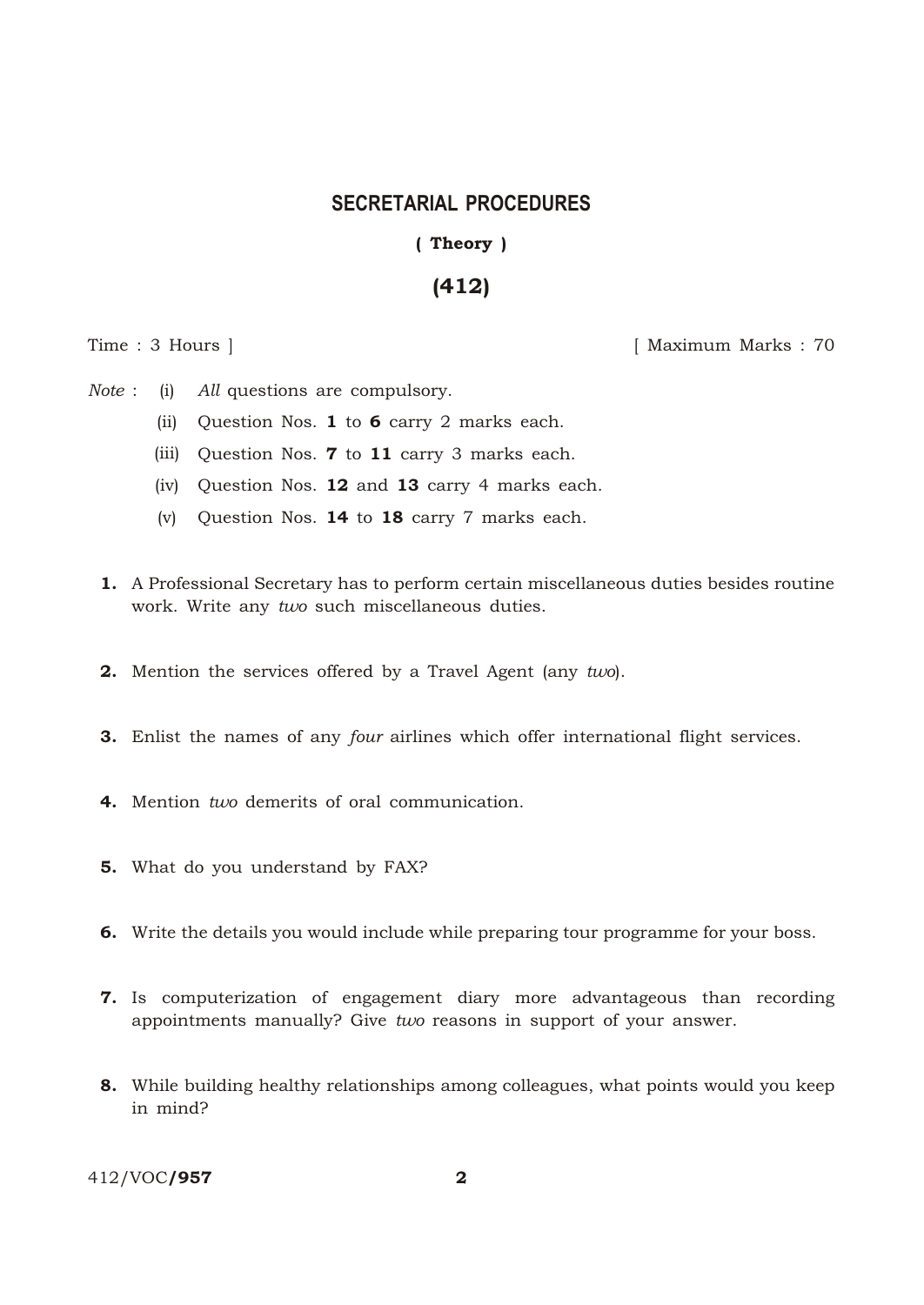- 9. List the factors you would take into account while choosing a specific reprographic equipment (any *three*).
- 10. "A secretary is no longer viewed as a clerk." In the light of this statement, mention any *three* reception duties performed by a PS.
- 11. Imagine that your boss is planning to visit USA in connection with an international conference. Make a list of steps that you think you need to take to make his journey and stay trouble-free.
- 12. Explain the following in the context of personality development :
	- *(a)* Physical appearance
	- *(b)* Etiquettes and manners
- 13. Describe any *four* factors to be considered while choosing the most effective means of communication.
- 14. Discuss the various jobs to be performed by a Private Secretary before and after a meeting.

*Or*

- *(a)* What do you understand by Minutes of Meeting?
- *(b)* Explain the requisites of a valid meeting.
- 15. What points should be kept in mind by a PS while fixing appointments for his/her executive?

*Or*

- *(a)* List the various particulars which are entered in an appointment register.
- *(b)* Enumerate the duties to be performed by a PS after a visitor, who has been given an appointment, arrives.
- 16. Outline the procedure of handling of inward mail.

412/VOC/**957** 3 F.T.O.